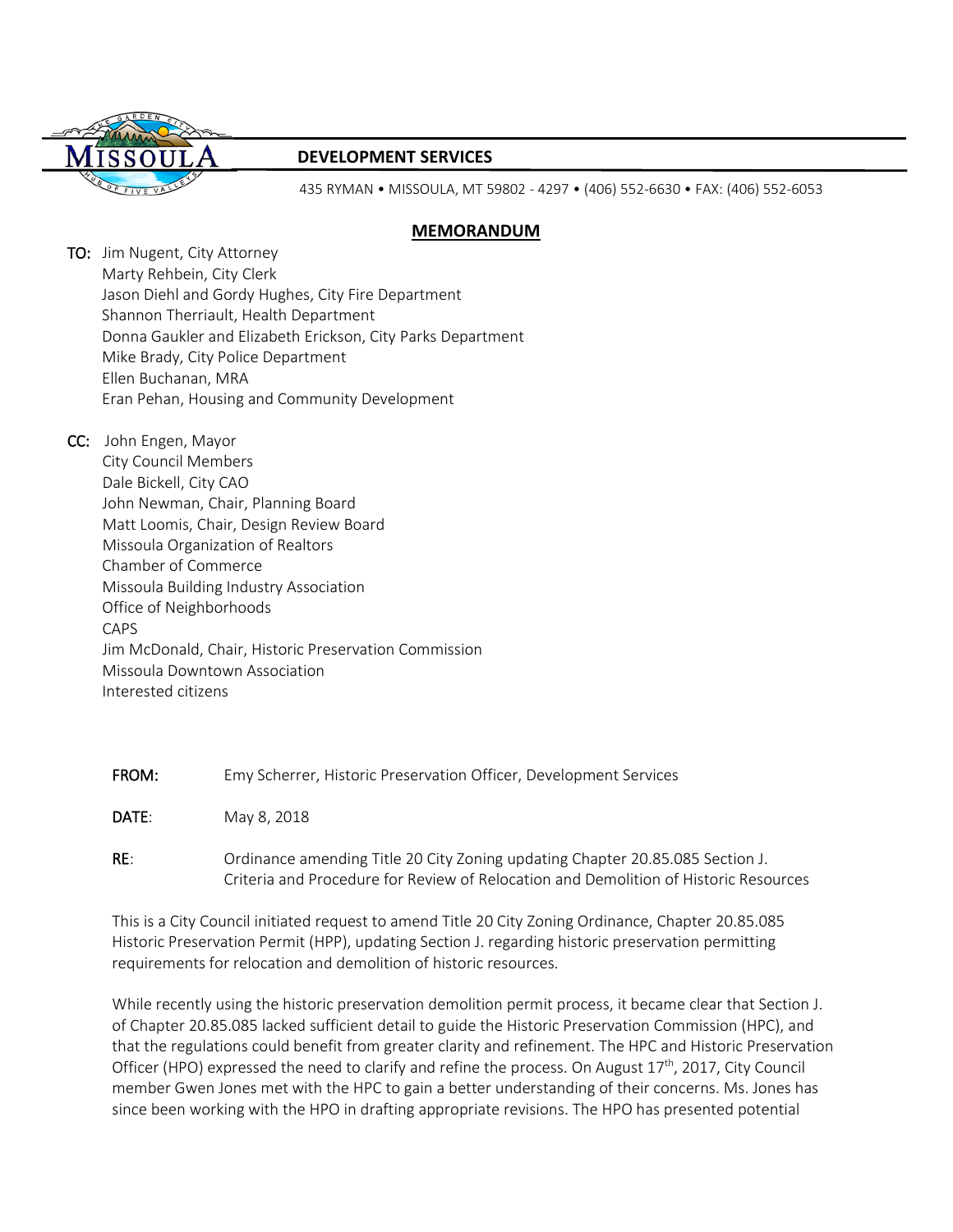revisions to council members at an LUP meeting on January  $17<sup>th</sup>$ , 2018, and council members supported bringing revisions to Planning Board. A letter seeking comment was sent to all property owners of individually listed properties on the National Register of Historic Places on April 17<sup>th</sup>, 2018, and the HPO hosted an informational open house for interested property owners on April 30<sup>th</sup>, 2018. No concerns were raised during this time.

The proposed amendments expand the existing Section J. to include:

- Additional subsections including Intent, Applicability, Definitions and Application Overview

- Definitions for Demolish, Demolition, Deconstruction, Economic Hardship, Evidence, Bona Fide, Consultation and Relocation

- A visual step by step process and timeline, and an increased maximum timeframe for HPC review from 90 days to 120 days

- More detailed pre-application requirements
- More detailed consultation requirements with the HPO, HPC and SHPO

- Expanded detail for acceptable and typical types of information that addresses economic feasibility

- Expanded detail for mitigation techniques including a redevelopment plan, documentation plan, and deconstruction plan

- And ultimately, a clause that the final demolition/relocation/and building permit will be granted only after a final building permit application has been submitted to the City, as well as evidence that all other requirements for final approval have been completed.

The attached documents provide proposed amendment language as well as the existing language. For additional reference, the current Historic Preservation Permit (HPP) 20.85.085, can be viewed at: [https://library.municode.com/mt/missoula/codes/code\\_of\\_ordinances?nodeId=TIT20ZO\\_CH20.85REAPP](https://library.municode.com/mt/missoula/codes/code_of_ordinances?nodeId=TIT20ZO_CH20.85REAPPR_20.85.085HIPRPEHP) [R\\_20.85.085HIPRPEHP](https://library.municode.com/mt/missoula/codes/code_of_ordinances?nodeId=TIT20ZO_CH20.85REAPPR_20.85.085HIPRPEHP)

Agency and interested citizen comments are requested. Comments received by Monday, May 21, 2018 will be included in an informational packet to the Planning Board prior to their public hearing. Comments will continue to be taken by Planning Board after this time until the public hearing is closed. Written comments received by noon on June 4, 2018 will be forwarded under separate cover to Planning Board prior to their meeting.

After agency input, the Planning Board will review and provide recommendations to the City Council for their final review, recommendation, and decision. Should you wish to attend, the Planning Board will hold a public hearing on Tuesday, June 5, 2018 beginning at 7:00 p.m., in the Missoula City Council Chambers, 140 W. Pine Street, Missoula, MT. Printed material is available for inspection at Development Services, 435 West Ryman Street, Missoula, MT 59802.

Please forward your comments to Emy Scherrer, [escherrer@ci.missoula.mt.us.](mailto:escherrer@ci.missoula.mt.us) Send a notice of *no comment* if you have none so the Planning Board and City Council are aware of your participation. If you have problems viewing the document or have questions, please contact Emy Scherrer via email or telephone at 552-6638.

### Attachments

May 8 Draft, amendments to 20.85.085.J Criteria and Procedure for Review of Relocation and Demolition of Historic Resources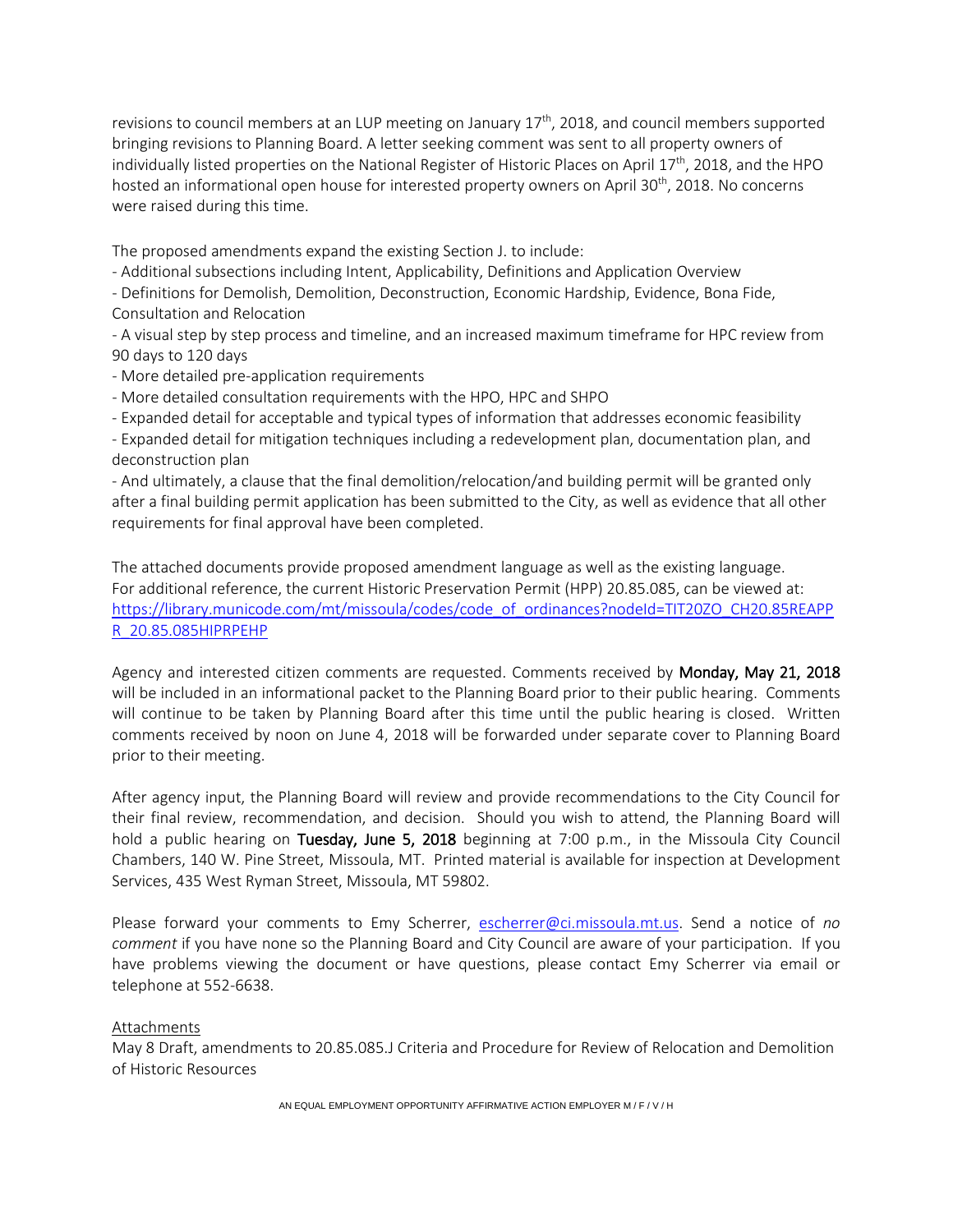# 20.85.085.J Criteria and Procedure for Review of Relocation and Demolition of Historic Resources - Historic Demolition/Relocation Permit

# *Editor's Note: The current subsection J of 20.85.085 (Criteria and Procedure for Review of Relocation and Demolition Historic Preservation Permit) is proposed to be replaced in its entirety with the following language:*

# 1. Intent:

a. The demolition or relocation of properties individually listed on the National Register of Historic Places are considered significant actions, as historic sites and structures are community resources and contributing elements to the character of Missoula. The removal of historic resources alters the established character of the neighborhoods of which they are a part. An application to demolish or relocate an historic resource is held to a very high standard, requiring submittal of comprehensive and detailed application materials.

b. The purpose of this permit process is to evaluate and ensure that the applicant has considered reasonable and economically feasible alternatives to demolition or relocation, and sufficiently mitigate the effects of the potential removal of a historic resource.

c. To obtain an historic demolition/relocation permit, herein after referred to as "permit," the applicant must demonstrate that:

(1) Denying the application will cause unreasonable economic hardship to the viability of the property; (2) That the applicant has made a bona fide effort to find a reasonable alternative that would result in the preservation, renovation, or adaptive reuse of the historic resource;

(3) That conditions necessary to mitigate the effects of approved demolition/relocation are developed.

d. This permit process also ensures that if a historic resource is removed, redevelopment of the site occurs in a way that mitigates the loss and enhances the many elements that are unique to the fabric, theme and character of each neighborhood and area within Missoula, and is sensitive to the significance of the site.

# 2. Applicability:

a. Any property proposed for demolition or relocation which is individually listed on the National Register of Historic Places requires an historic demolition/relocation permit.

b. Subsequent redevelopment requires a building permit and shall not include plans which leave the site without building(s) or structure(s), unless the existing character of the area does not include building(s) or structure(s).

c. All other provisions apply within the Historic Preservation Permit section (20.85.085) including Notice.

d. It is anticipated that every application will have a set of factual circumstances unique onto itself, and that proportionality of the type and scale of the proposed project will be considered during review. The Historic Preservation Commission and historic preservation officer acknowledge that requirements will vary from one context to another and should be assessed on an individual basis.

# 3. Definitions:

For the purposes of this [sub]section, the following definitions apply:

Bona Fide consists of a diligent effort on behalf of the applicant resulting in substantive and collaborative dialogue between all parties involved regarding economic and public interest, and a willingness of the applicant to provide any information requested and as required.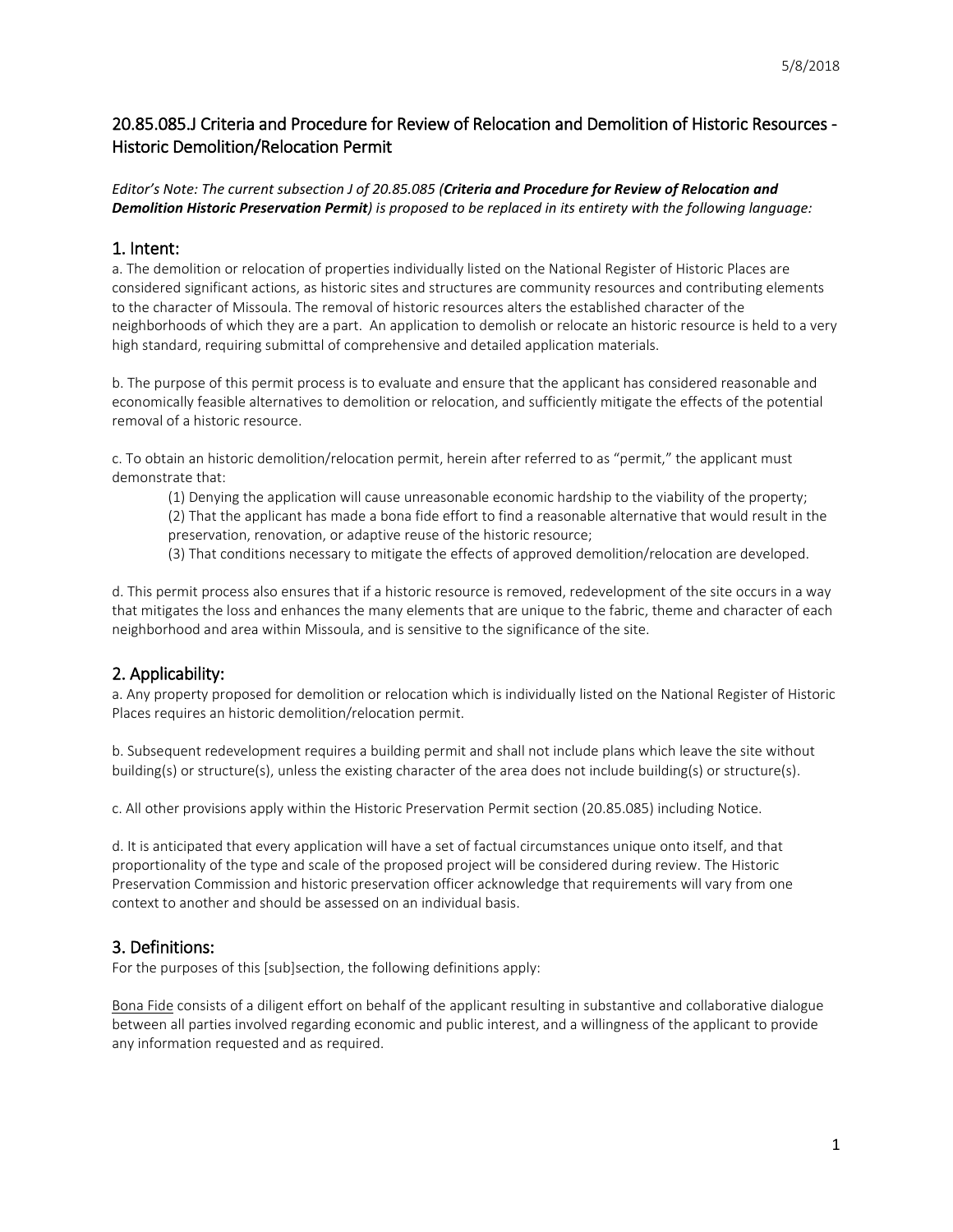Consultation: means the act or process of formally engaging in a meaningful discussion and collaboration. Depending on the circumstances, further consultation may be required on matters and issues that initial consultation may not have acknowledged.

Demolish, demolition, deconstruction means the razing, destruction, or dismantling of an Historic Resource to the degree that its character defining features are substantially obliterated.

Economic Hardship means that the structure has no viable economic life remaining. "No viable economic life" means the costs of repair/and or rehabilitation to bring the structure to an occupiable condition is unreasonable. Hardships may not be caused by the owner's neglect or intentional lack of appropriate maintenance (refer to 20.85.085.K), nor is the owner's desire to increase the property's economic return adequate grounds for relief.

Evidence means requested and/or required information regarding the history of the site, economic hardship and feasible alternatives, and shall be weighed by the Historic Preservation Commission as to whether denying the application will cause unreasonable economic hardship to the viability of the property and whether reasonable alternatives exist.

Relocation, in addition to the definition in 20.30.030, means moving the structure from its original location and setting to a different location and setting of any distance. For a proposed relocation, the Historic Preservation Commission and historic preservation officer shall consider setting, location, feeling, and association as it applies to its National Register nomination, whether the structure will maintain its historic significance and integrity having been relocated, and the economic and physical feasibility associated with relocating the structure.

# 4. Application Overview

a. The applicant shall work with the historic preservation officer in creating and submitting a permit application which is accurate and sufficient for Historic Preservation Commission preliminary approval review and historic preservation officer final review.

b. Application sufficiency is determined based on review of accuracy and completeness of the application consistent with section 20.85.020.2 and 3.

c. The review and approval process for the permit application is developed in two stages:

(1) The first stage is preliminary approval review and requires action by the Historic Preservation Commission during a public hearing. Action shall take place in the form of preliminary approval, preliminary approval with conditions, or denial of the permit. Submittal material for preliminary approval review is described in section 20.85.085.J.10.

(2) If the permit is preliminarily approved or preliminarily approved with conditions in stage one, then the application proceeds to stage two. The second stage is final approval review and requires submittal of additional information including a redevelopment plan, and the consideration of advice from the Historic Preservation Commission. The historic preservation officer either finally approves or denies the permit. Submittal material for Final Approval Review is described in section 20.85.085.J.11.

d. The permit is not finalized and action on the permit cannot go forward until the final approval occurs during stage two.

e. No demolition/relocation permit shall be issued unless a permit for subsequent redevelopment is issued simultaneously under section 20.85.085.J.

f. An application filing fee is required for processing the permit application and is due at the time of preliminary review application submittal. The fee is established through Resolution and is non-refundable.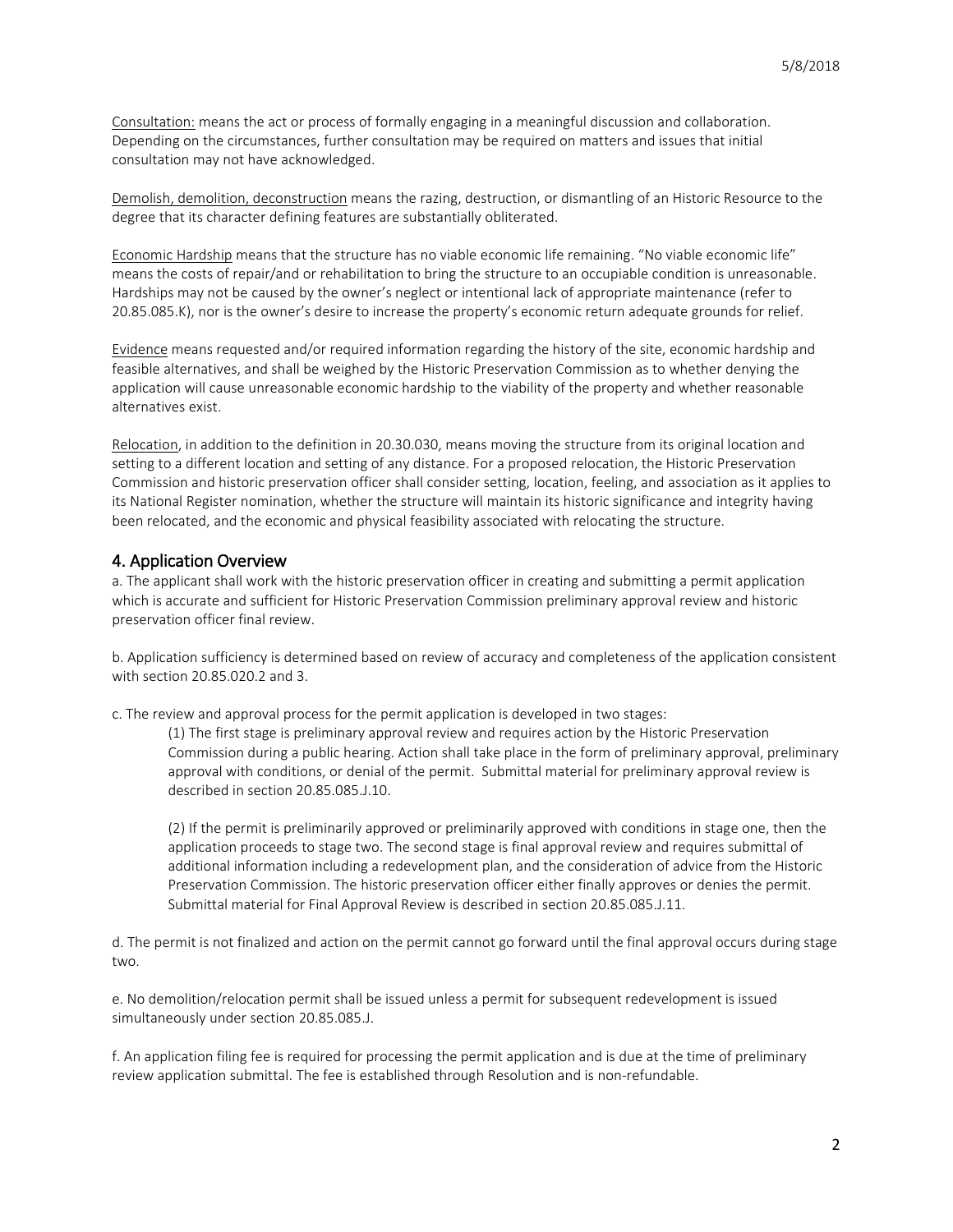# 5. Application Timeline:

a. A complete and accurate application for the permit preliminary approval review must be filed with the historic preservation officer in Development Services no sooner than 30 days after a pre-application meeting.

b. Once the historic preservation officer has deemed the permit application sufficient for preliminary approval review, a period of no less than 30 days and no more than 120 days is initiated for the Historic Preservation Commission to reach a decision regarding the permit application for preliminary approval.

c. The Historic Preservation Commission may request an extension of time from the applicant. If the Historic Preservation Commission fails to reach a preliminary decision within the time frame specified herein, and if no time extension has been granted, the application will stand as preliminarily approved.

d. The applicant has two years from the date of preliminary approval, or preliminary approval with conditions, to substantially complete conditions for final approval. If the applicant has not continued to pursue a demolition permit at the end of the two years from the inception of the application, the application will be deemed denied by the historic preservation officer and the applicant may start the process again.

e. The applicant may request an extension from the historic preservation officer if they are unable to complete requirements for final approval within the time frame specified herein, and if no time extension has been granted, the application will stand as denied.

f. The following figure indicates the steps associated with each stage of application review:

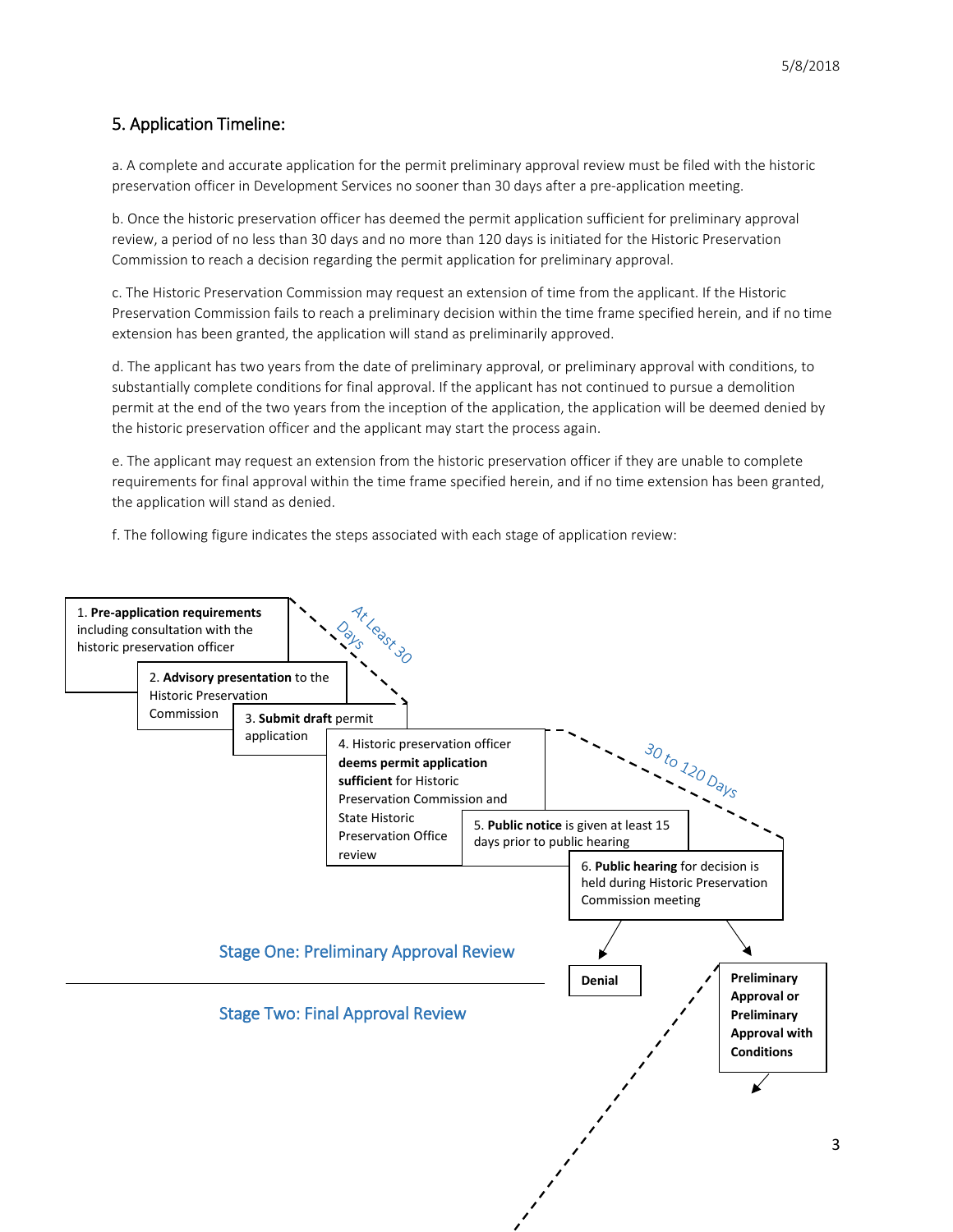

#### Figure 20.85.085-1

### 6. Pre-Application Requirements:

**Note: This section expands the existing concept of J.1.a, regarding consultation.**  Commission meeting, in order to gather information and consider comments on the permit proposal. a. The intent of pre-application requirements is to initiate active mandatory consultation, review permit application materials, and outline the review process. b. At least 30 days prior to submitting a permit application, the applicant shall initiate consultation by scheduling a pre-application meeting with the historic preservation officer. c. After the pre-application meeting, the applicant shall provide an advisory presentation at an Historic Preservation

> d. After the pre-application meeting, the historic preservation officer may notify the State Historic Preservation Office that the process for a potential permit application has been initiated.

Commentary: If the applicant is not the building owner, such as an architect or consultant, it is strongly encouraged that the building owner be willing and available to work with the historic preservation officer and Historic Preservation Commission throughout the permit application process.

# 7. Historic Preservation Officer Review:

a. The historic preservation officer shall meet with the applicant in a pre-application meeting to discuss the proposal, review permit application material, and outline the review process.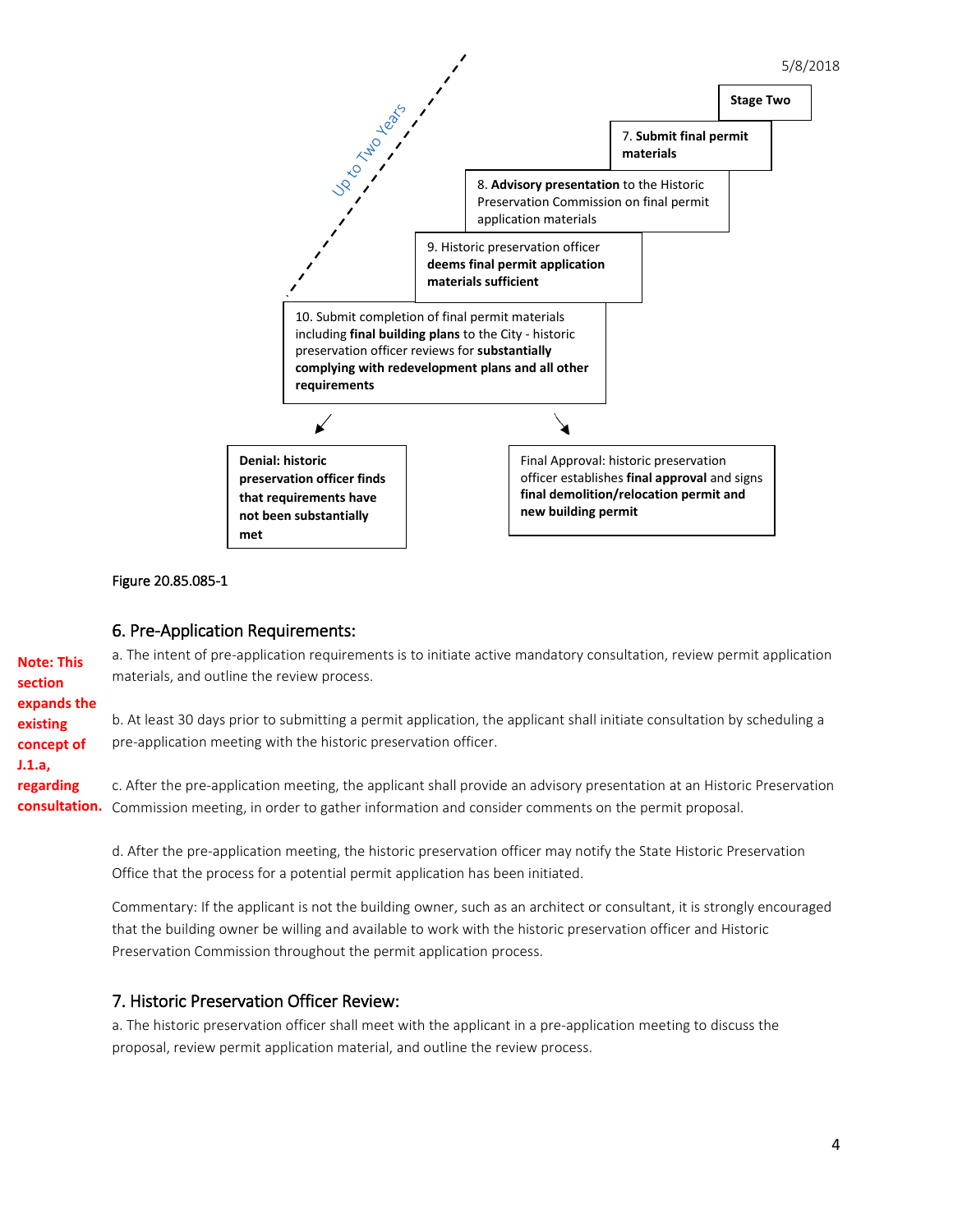b. The historic preservation officer shall review and deem the application sufficient in accordance with 20.85.085.D and F as applicable, and this section for preliminary approval review (stage one). Once deemed sufficient, the historic preservation officer shall send a letter of sufficiency to the applicant.

c. The historic preservation officer shall send a copy of the application to the State Historic Preservation Office, together with a cover letter requesting review and comment. The State Historic Preservation Office shall have 15 days from the receipt of the letter to provide comment.

d. The historic preservation officer reserves the right to seek outside (third-party) consult from qualified professionals in western Montana, in determining whether the submittal material accurately and sufficiently addresses the required application information, at no cost to the applicant.

e. If a permit is preliminarily approved or preliminarily approved with conditions by the Historic Preservation Commission pursuant to 20.85.085.J8, the applicant shall submit application requirements for final approval to the historic preservation officer for review and to be deemed as sufficient (stage two, 20.85.085.J.11).

f. The historic preservation officer shall determine whether the conditions of preliminary approval and requirements of final approval have been substantially met, including but not limited to redevelopment plan review, mitigation, documentation and deconstruction plan review.

g. If the historic preservation officer finds substantial compliance, the historic preservation officer shall finally approve the permit for demolition and subsequent redevelopment (building permit).

h. The historic preservation officer may consult with the Historic Preservation Commission Chair, the Director of Development Services and relevant city staff in reviewing final application materials and reaching a final decision.

### 8. Historic Preservation Commission Review:

a. The Historic Preservation Commission shall review the permit application for preliminary approval consideration (stage one). Once the historic preservation officer has deemed the permit application sufficient for preliminary approval review, a period of no less than 30 days and no more than 120 days is initiated for the Historic Preservation Commission to reach a decision regarding the permit application for preliminary approval review.

b. The Historic Preservation Commission may request an extension of time from the applicant. If the Historic Preservation Commission fails to reach a preliminary decision within the time frame specified herein, and if no time extension has been granted, the application will stand approved.

c. Upon fully reviewing the permit application, the Historic Preservation Commission shall hold a public hearing and may: grant preliminary approval, preliminary approval with conditions, or deny the permit. A denial of a permit shall be accompanied by a written statement of the specific reasons for the denial.

d. Preliminary approval will be established during the public hearing if the Historic Preservation Commission finds that failure to issue a permit will result in unreasonable economic hardship to the viability of the property, and that a bona fide effort has been made to find reasonable alternatives that would result in the preservation, renovation, or adaptive reuse of the historic resource, and no reasonable alternatives exist.

e. The Historic Preservation Commission should consider the evidence utilizing the following guiding questions: *Is the evidence sufficient? Is the evidence relevant? Is the evidence competent? Is the evidence credible? Is the evidence*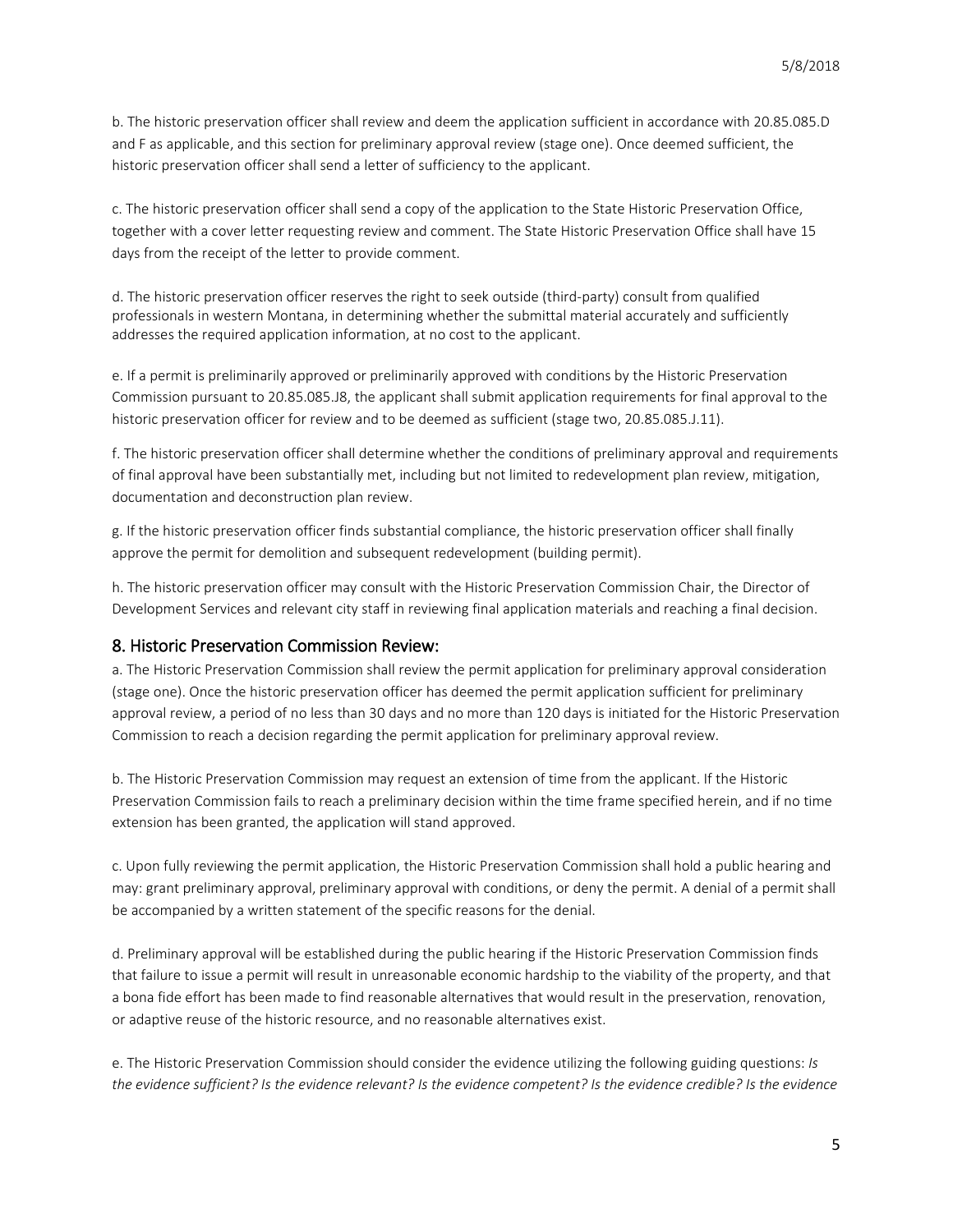*consistent?* The Historic Preservation Commission should also consider any evidence of self-created hardship through deliberate neglect or inadequate maintenance of the property under 20.85.085.K.

f. The Historic Preservation Commission reserves the right to seek outside (third-party) consult from qualified professionals in western Montana, in determining whether the applicant has put forth a bona fide effort, whether reasonable alternatives have been proven, and in assessing economic feasibility based on the submitted evidence.

# 9. Review Criteria

The following must be considered In reviewing and making decisions on demolition/relocation permit applications:

a. Whether the structure still maintains viable economic life. b. Whether the structure is capable of generating a reasonable economic return if preserved, restored or rehabilitated. c. Whether the applicant has made a bona fide effort to find a reasonable alternative that would result in the preservation, renovation or rehabilitation of the structure. d. The historic preservation officer must consider whether sufficient mitigation efforts have been met, including but not limited to, documentation, mitigation, redevelopment and deconstruction. **Note: This section expands the existing concept of J.1.d.** 

# 10. Application Requirements for Preliminary Approval Review:

After the completion of the pre-application requirements, the following application information must be submitted as evidence and considered to address the review criteria:

| <b>Note: This</b>                                  | a. Certificate of Economic Hardship (CEH):                                                                                                                                                                                                                                                                                                                                                                                                                                                     |
|----------------------------------------------------|------------------------------------------------------------------------------------------------------------------------------------------------------------------------------------------------------------------------------------------------------------------------------------------------------------------------------------------------------------------------------------------------------------------------------------------------------------------------------------------------|
|                                                    | The purpose of the CEH is to provide information as to whether the structure still maintains viable                                                                                                                                                                                                                                                                                                                                                                                            |
| section                                            | economic life. The burden of proof is on the applicant. The CEH must be submitted in written form and                                                                                                                                                                                                                                                                                                                                                                                          |
| expands<br>the<br>existing<br>concept of<br>J.1.e. | must include and examine the following as it relates to current economic and market rate data for<br>Missoula, MT. Provisions:<br>(1) The assessed value of the land, and improvements thereon, according to the most recent<br>assessments;<br>(2) Property taxes for the previous two years and any arrearages;<br>(3) All appraisals obtained within the previous five years by the past and current owner or                                                                               |
|                                                    | applicant in connection with the purchase, financing or ownership of the property;                                                                                                                                                                                                                                                                                                                                                                                                             |
|                                                    | (4) Any listing of the property, price asked and offers received in the past five years;                                                                                                                                                                                                                                                                                                                                                                                                       |
|                                                    | (5) Any environmental assessments or knowledge of environmental hazards associated with the<br>property;                                                                                                                                                                                                                                                                                                                                                                                       |
|                                                    | (6) Any consideration by the owner for profitable adaptive reuses for the property, including<br>renovation studies, structure and site plans, bids and;                                                                                                                                                                                                                                                                                                                                       |
|                                                    | (7) Additional requirements for income-producing property:                                                                                                                                                                                                                                                                                                                                                                                                                                     |
|                                                    | (a) Annual gross income from the property for the previous five years;<br>(b) Itemized operating and maintenance expenses for the previous five years;<br>(c) Annual cash flow for the previous five years;<br>(d) Rent charged to tenants for the previous five years and the current market rate for<br>rent;<br>(e) A comparative economic assessment for the utilization of all financial incentives<br>currently available including but not limited to: potential Missoula Redevelopment |
|                                                    | Agency funding, Federal Historic Tax Credits, MT Historic Tax Abatement, New Market<br>Tax Credits, historic preservation grants, and any other available funding;                                                                                                                                                                                                                                                                                                                             |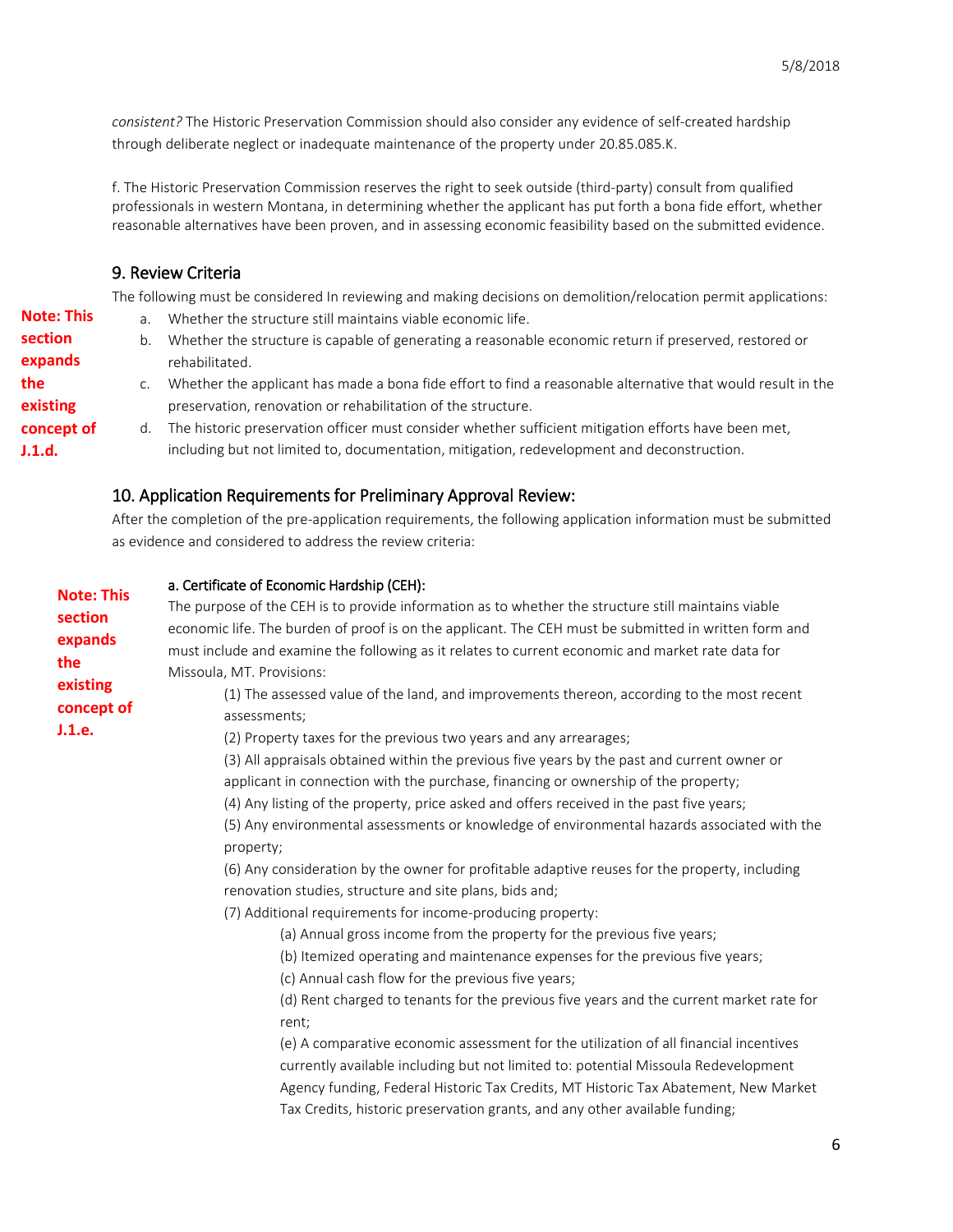(8) Optional: Additional information such as the following may be helpful in satisfying the burden of proof and in clarifying whether an economic hardship is taking place:

(a) The date of purchase, the party from whom purchased, and a description of the business or family relationship, if any, between the owner and the person from whom the property was purchased. If property was not purchased at or close to market value, an explanation of the circumstances of the purchase and/or sale;

(b) A detailed list with costs of any improvements since purchase and the date incurred; (c) Annual debt service, if any, for the previous two years;

(d) Title report and current balance on all mortgages, trust indentures, and on all debts that encumber the property

#### b. Feasibility Study/Economic Analysis Return:

The purpose of the feasibility Study is to provide information as to whether the structure is capable of generating a reasonable economic return if preserved, restored or rehabilitated. The feasibility study must be completed by a third party not associated with the City of Missoula or the project in review, and must be completed by professionals from or experience in their field in western Montana. Provisions:

(1) Written statement and itemized cost list from a licensed engineer and/or a licensed architect with experience in preservation, renovation, restoration, or rehabilitation as to the structural soundness of the structure and its suitability for continued use, renovation, restoration or rehabilitation.

(2) Written statement and itemized cost list from a land-use professional which includes real estate consultants, appraisers, or other real estate professionals experienced in rehabilitation, as to the economic feasibility of preservation, restoration, renovation or rehabilitation of existing historic structures.

#### c. Bona Fide Attempt to Rent, Sell or Relocate Resource:

The intent of listing the structure is to ensure that parties interested in saving the structure as opposed to demolishing it are alerted and offered a period of time to purchase the property. Provisions:

(1) The applicant must advertise the historic resource for sale using a licensed real estate broker; (2) The applicant must illustrate that the asking price was comparable to the value of equivalent local structures of use and form during time of listing; **Note: This section** 

(3) It is highly recommended that any individually listed property be listed on the National Trust for Historic Preservation online real estate page for the entire duration that the property is listed for sale. To apply for a demolition permit, the applicant must list the property on a Multiple Listing Service (such as Loopnet.com) and the National Trust for Historic Preservation online real estate page for a period of at least 90 days within the past six months prior to submitting an application. (4) A resolution of sale by an interested party is considered satisfactory if the offer for purchase meets or exceeds the listing price, or is agreed to by the current owner. **expands the existing concept of J.1.b, c.** 

d. Any additional supplemental information considered necessary and requested by the Historic Preservation Commission and/or historic preservation officer to address review criteria.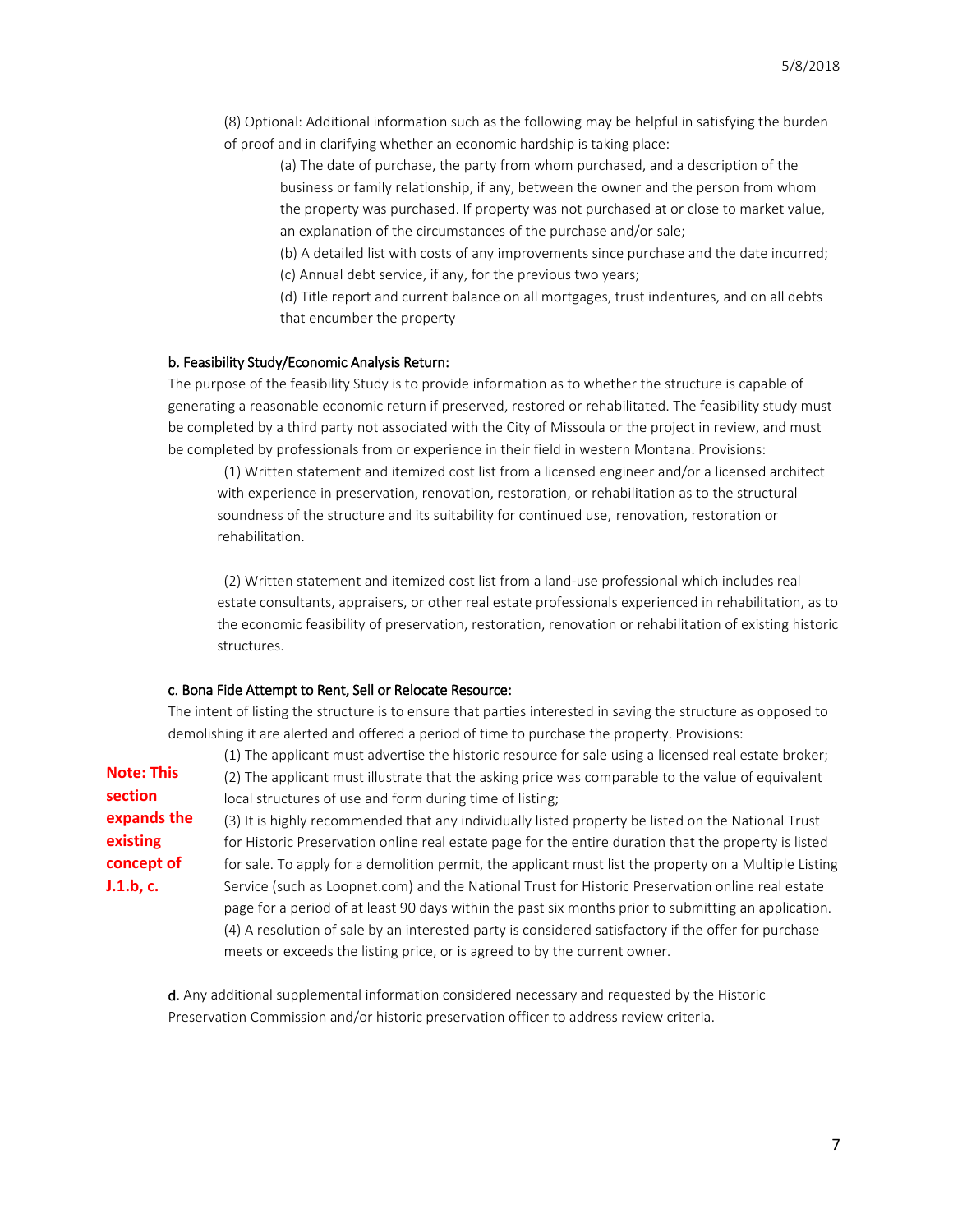# 11. Application Requirements for Final Approval Review:

**Note: This section expands the existing concept of J.3.a.** 

a. The intent of application requirements for final approval review is to ensure that if a preliminary approval or preliminary approval with conditions for the permit has been established by the Historic Preservation Commission, then proper mitigation, documentation, deconstruction and redevelopment plans are established.

b. The applicant shall work with the historic preservation officer to ensure requirements are met and will establish a plan for each final approval requirement and any additional conditions.

c. The applicant shall present the proposed plans (including documentation, mitigation, deconstruction and redevelopment) for final approval review to the Historic Preservation Commission during an advisory presentation, and the Historic Preservation Commission may provide input as to recommendations of final approval, to be considered by the historic preservation officer.

d. The following must be submitted:

### (1) Documentation Plan:

All historic resources preliminarily approved for demolition or relocation must be fully documented using Historic American Building Survey (HABS) or HABS-quality procedure as defined in 20.30.030E.

(a) Documentation shall happen before the final demolition/relocation permit is issued;

(b) Documentation must be produced by a professional who satisfies professional qualification standards for history, archeology or architectural history, as established by the National Park Service and published in the Code of Federal Regulations, [36 CFR](https://www.nps.gov/history/local-law/arch_stnds_9.htm)  [Part 61;](https://www.nps.gov/history/local-law/arch_stnds_9.htm)

(c) Documentation may be submitted as early in the process as the applicant desires to support the requested action.

### (2) Mitigation Plan for Demolition or Relocation:

In addition to documentation, the applicant must provide a proposal to mitigate for adverse effect caused by demolition or relocation. Possible mitigation efforts include, but are not limited to, designated interpretive space, brick and mortar projects, National Register nomination updates and additions, a preservation plan utilizing the Secretary of the Interior's Standards, a development agreement with the City, and an archeological study. Should the applicant be applying for a relocation permit, additional preservation planning documents could apply which may include plans for stabilization and/or restoration.

|                   | (3) Redevelopment Plan:                                                                    |
|-------------------|--------------------------------------------------------------------------------------------|
| <b>Note: This</b> | The applicant shall consult with the historic preservation officer in creating appropriate |
| section           | redevelopment plans for the site and shall consider advice from the Historic Preservation  |
| expands           | Commission.                                                                                |
| the               | (a) Redevelopment should be compatible with the character of the surrounding               |
| existing          | neighborhood, must reflect the historic resource to be demolished or relocated, is         |
| concept of        | sensitive to the significance of the site, and must adhere to any applicable design        |
| J.3.b.            | overlays within the City of Missoula.                                                      |
|                   | (b) Redevelopment plans shall be oriented with a north arrow at the top of the page        |
|                   | and shall include exterior elevations, materials, site boundaries, street and alley        |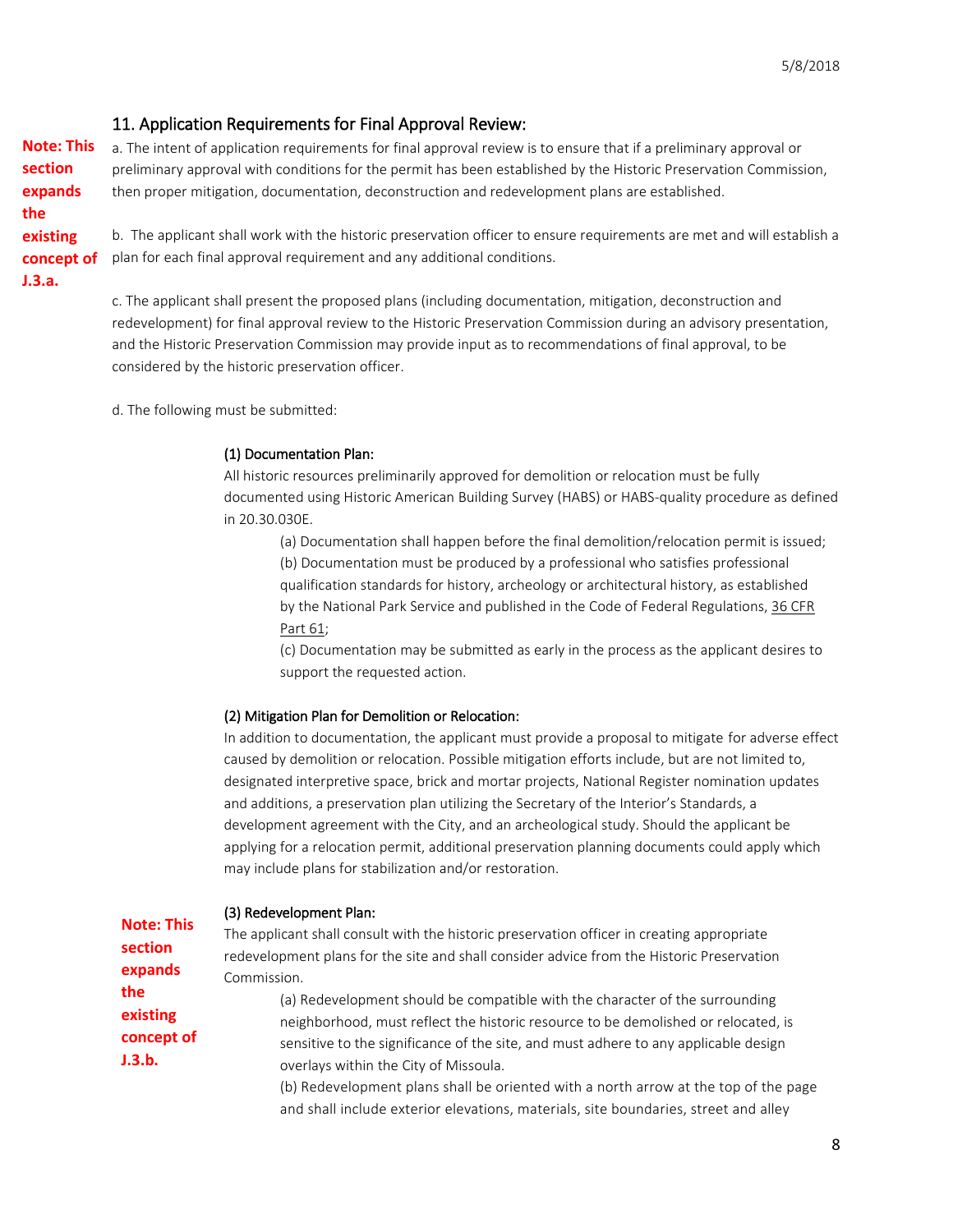frontages with names, location of all structures with distances to the nearest foot between buildings and from buildings to property lines, and must conform to all applicable regulations.

(c) A final demolition/relocation permit will be granted only after a final building permit has been submitted to the City and has been inspected by the historic preservation officer, and the historic preservation officer has found that the final building permit plans substantially comply with the redevelopment plans.

(d) A final building permit will be granted only after the historic preservation officer has found that the building permit plans substantially comply with the redevelopment plans. (e) The applicant must demonstrate the ability to complete the project. The City Building Official may require a bond, letter of credit or cash deposit as a demonstration that the financial backing for the replacement structure is adequate to complete the project.

#### (4) Deconstruction Plan:

All historic structures approved for demolition must be deconstructed in total rather than demolished with deconstructed items to be reused in the subsequent redevelopment or made available to the Missoula community. Property owners are held responsible for all costs associated with deconstruction.

(a) The applicant shall ensure that a local deconstruction specialist is consulted on the deconstruction process, for purposes of identifying opportunities for recovering and reusing materials within the structure.

(b) Prior to onset of deconstruction, the applicant and the deconstruction contractor shall meet with the historic preservation officer to identify historic features and items within the structure that are important to retain for potential reuse in the new structure or for preservation or interpretive purposes.

(c) The applicant shall submit a deconstruction plan summarizing timing and approach including a preliminary list of identified historic items, and must be approved by the historic preservation officer. The applicant shall present plans to the Historic Preservation Commission during an advisory presentation.

(d) The deconstruction specialist shall use their best effort to recover as many historic or non-historic features and items as is feasible, taking into consideration the age and condition of the materials, the safety of workers engaged in the deconstruction efforts, environmental abatement needs, and other conditions of the structure and worksite.

(5) Any additional supplemental information considered necessary and requested by the historic preservation officer to address conditions of mitigation.

### 12. Exceptions:

The historic preservation officer may waive items listed in 20.85.085.J if they are not applicable to the specific review requested by the ordinance. In the event that any of the required information is not reasonably available to the applicant and cannot be obtained, the applicant shall file with the permit application a statement of the information which cannot be obtained and shall describe the reasons why such information cannot be obtained. The historic preservation officer shall deem whether the reasons are sufficient or not.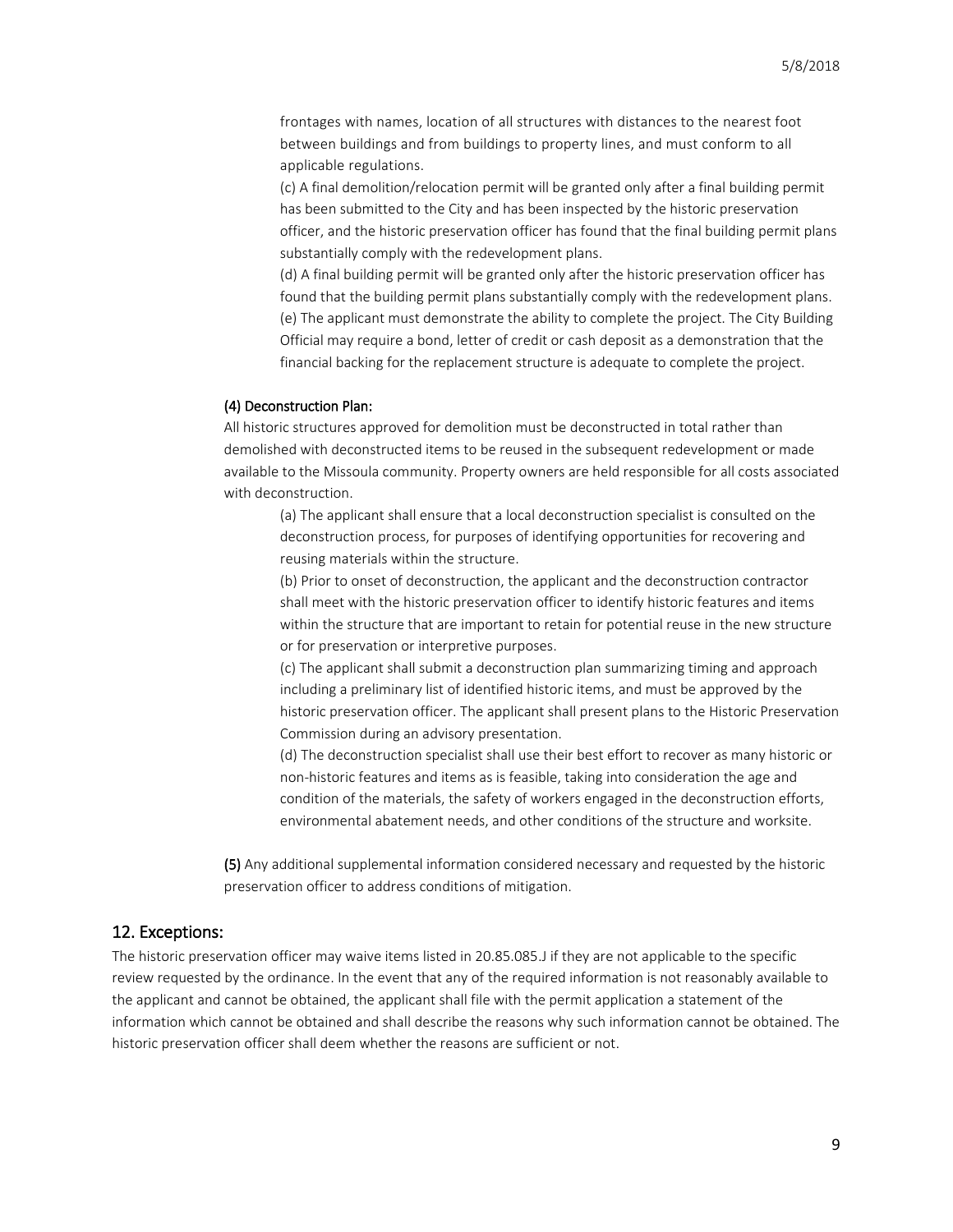# 13: Permit Application Checklist:

Ī

| Historic Demolition/Relocation Permit Checklist for Required Material     |  |  |
|---------------------------------------------------------------------------|--|--|
| Stage One - Preliminary Permit Approval Review Requirements:              |  |  |
| Certificate of Economic Hardship (CEH)                                    |  |  |
| Feasibility Study                                                         |  |  |
| Record of Bona Fide Attempt to Rent, Sell or Relocate Property            |  |  |
| Any Additional Supplemental Information Requested or Considered Necessary |  |  |
| Stage Two - Final Permit Approval Review Requirements:                    |  |  |
| HABS-Quality Documentation Plan of the Historic Resource                  |  |  |
| Mitigation Plan for Adverse Effect                                        |  |  |
| Redevelopment Plan and Economic Proof                                     |  |  |
| Deconstruction Plan                                                       |  |  |
| Any Additional Supplemental Information Requested or Considered Necessary |  |  |
|                                                                           |  |  |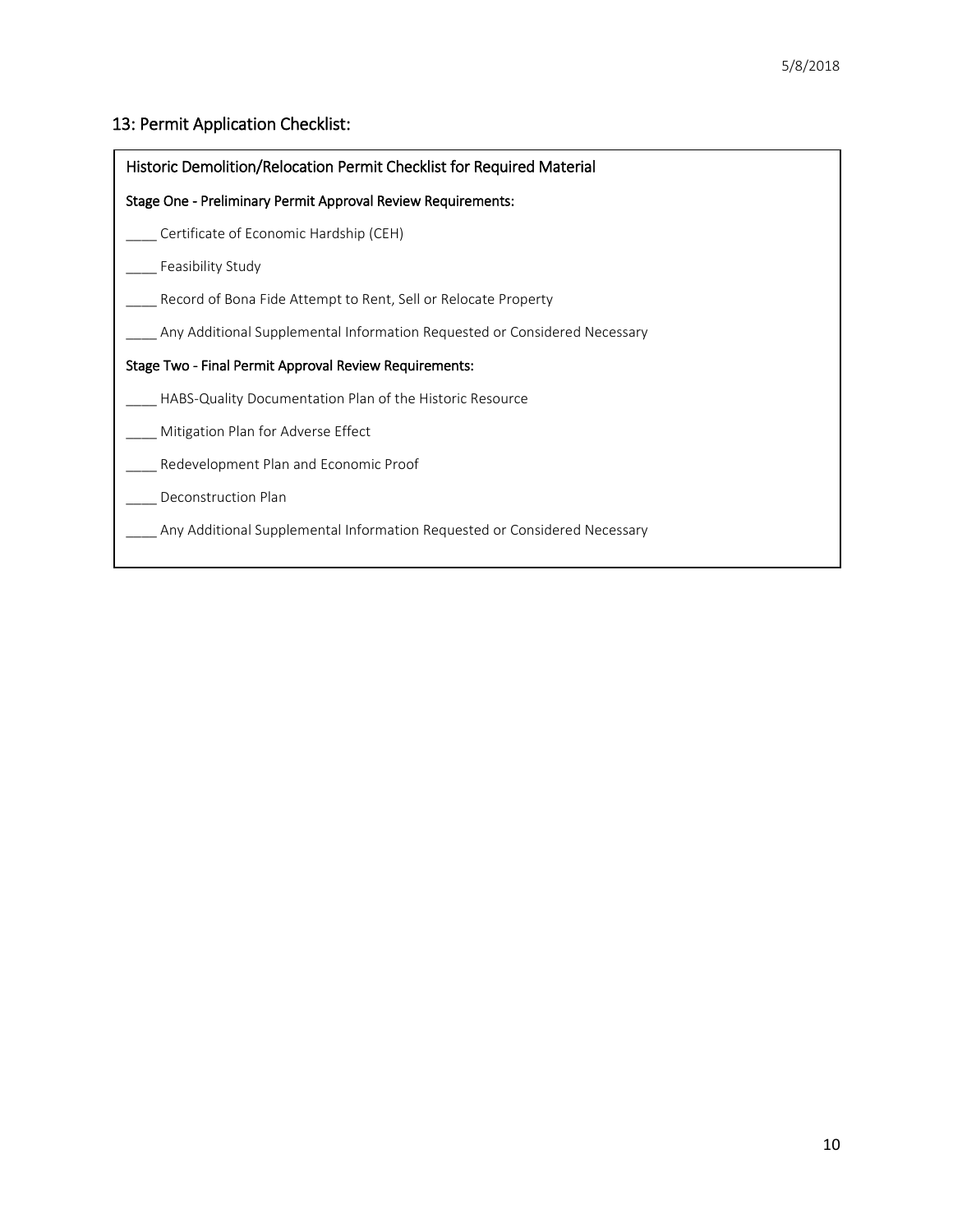# Existing Subsection J of 20.85.085, to be replaced in its entirety:

### J. **Criteria and Procedure for Review of Relocation and Demolition Historic Preservation Permit**

[Codifier's note: A typo in this part was corrected and updated on March 22, 2016. The automatic numbering in this section was updated and corrected so the first paragraph entitled "Intent" began at "A" and all subsequent letters in the section were updated accordingly. The "J" preceding "Criteria and Procedure for Review of Relocation and Demolition Historic Preservation Permit" was "W" in the previous on line version. No other changes were made to this section. Page numbers may have changed as a result of the addition of this codification note.]

#### 1. **Criteria for Review:**

The Historic Preservation Commission shall review the HPP application for compliance in accordance with the following criteria:

- The applicant has consulted with the Historic Preservation Commission and the State Historic Preservation Office, and made a good faith effort to find an alternative that would result in the preservation, renovation, or reuse of the historic resource;
- b. The applicant has advertised the Historic resource for sale in a local newspaper of general circulation for a period of 30 [days ;](https://www.municode.com/)
- c. The applicant's good faith efforts to find a purchaser interested in acquiring and preserving, renovating, or reusing the historic resource have failed;
- d. Denying the application would prevent all reasonable economic use of the property; and
- e. The applicant shall provide the historic preservation officer supporting documentation demonstrating that the above criteria are met.

#### 2. **Relocation and Demolition Delay:**

Upon receipt of a completed HPP application for demolition or relocation, the Historic Preservation Commission may impose a relocation or demolition delay for 90 [days t](https://www.municode.com/)o allow sufficient time to explore preservation of the historic resource.

#### 3. **Mitigation:**

- a. If an HPP for relocation or demolition is approved, the applicant shall mitigate the adverse effects of relocation or demolition by providing, to the extent possible, documentation, similar to HABS/HAER, of the historic resource prior to undertaking the relocation or demolition.
- b. If relocation or demolition results in conversion to a use not requiring [buildings o](https://www.municode.com/)r [structures ,](https://www.municode.com/) such as a parking lot, the area shall be buffered from other historic resources by [landscaping ,](https://www.municode.com/) walls or fencing.

#### Existing Subsection D of 20.85.085 to be amended:

### D. **Application Filing**

1. Parties seeking an HPP are strongly encouraged to schedule a pre-application meeting with the historic preservation officer to obtain guidance about the application process, unless otherwise expressly stated.